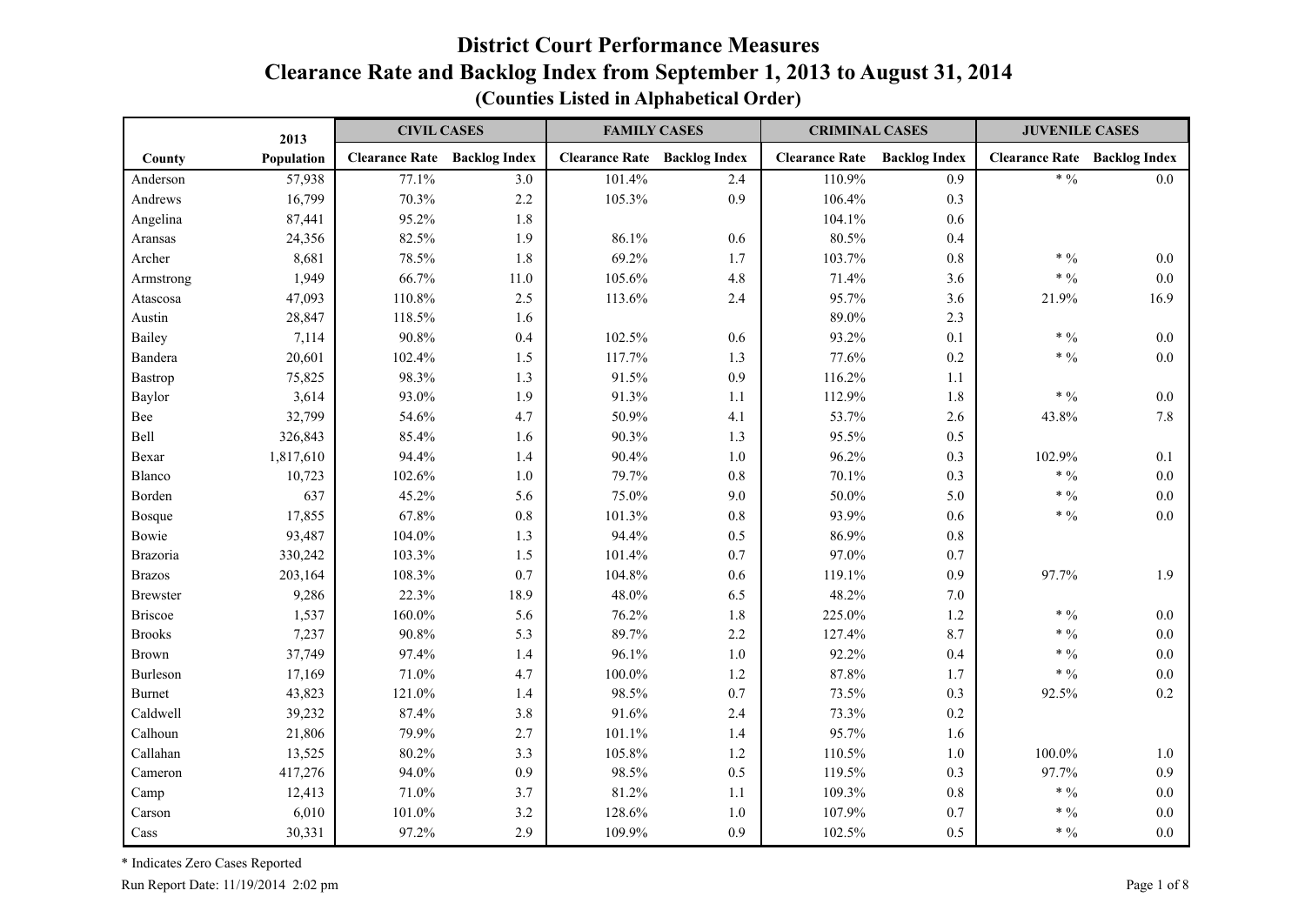|               | 2013       | <b>CIVIL CASES</b>                  |      | <b>FAMILY CASES</b>                 |       | <b>CRIMINAL CASES</b>               |         | <b>JUVENILE CASES</b>               |         |
|---------------|------------|-------------------------------------|------|-------------------------------------|-------|-------------------------------------|---------|-------------------------------------|---------|
| County        | Population | <b>Clearance Rate</b> Backlog Index |      | <b>Clearance Rate Backlog Index</b> |       | <b>Clearance Rate</b> Backlog Index |         | <b>Clearance Rate Backlog Index</b> |         |
| Castro        | 8,030      |                                     |      |                                     |       |                                     |         |                                     |         |
| Chambers      | 36,812     | 126.8%                              | 1.7  | 98.7%                               | 0.9   | 95.0%                               | 1.7     | * $\frac{0}{0}$                     | 0.0     |
| Cherokee      | 50,878     | 82.3%                               | 7.2  | 73.3%                               | 0.7   | 99.1%                               | 0.5     | 94.4%                               | 1.0     |
| Childress     | 7,095      | 55.7%                               | 8.3  | 65.0%                               | 4.9   | 87.6%                               | 1.0     | * $\frac{0}{0}$                     | 0.0     |
| Clay          | 10,473     | 97.6%                               | 1.3  | 92.1%                               | 0.5   | 88.2%                               | 0.5     | 100.0%                              | 0.7     |
| Cochran       | 3,016      | 74.4%                               | 3.0  | 102.6%                              | 2.5   | 58.6%                               | 1.8     | $* 9/0$                             | 0.0     |
| Coke          | 3,210      | 25.0%                               | 12.3 | 73.3%                               | 2.5   | 72.0%                               | 0.9     | * $\frac{0}{0}$                     | 0.0     |
| Coleman       | 8,543      | 104.0%                              | 2.7  | 90.0%                               | 1.5   | 91.5%                               | $1.4\,$ | $* 9/0$                             | 0.0     |
| Collin        | 854,778    | 100.8%                              | 0.6  | 100.3%                              | 0.6   | 99.1%                               | 0.9     | 91.1%                               | 0.3     |
| Collingsworth | 3,099      | 144.7%                              | 2.3  | 69.7%                               | 5.7   | 88.6%                               | 1.8     | $* 9/0$                             | 0.0     |
| Colorado      | 20,752     | 98.1%                               | 2.1  | 60.2%                               | 4.2   | 106.7%                              | 1.5     | $* 9/0$                             | 0.0     |
| Comal         | 118,480    | 52.3%                               | 3.2  | 55.8%                               | 2.4   | 87.6%                               | 0.9     | 97.5%                               | 0.6     |
| Comanche      | 13,623     | 100.0%                              | 0.8  | 100.6%                              | 0.9   | 113.5%                              | 0.6     | * $\frac{0}{0}$                     | 0.0     |
| Concho        | 4,043      | 142.9%                              | 2.7  | 93.3%                               | $2.0$ | 122.5%                              | $1.0\,$ | $\ast$ $\,9\!/\!{}_0$               | 1.0     |
| Cooke         | 38,467     | 110.2%                              | 1.5  | 89.4%                               | 1.2   | 71.9%                               | 0.5     | * $\frac{0}{0}$                     | 0.0     |
| Coryell       | 76,192     | 81.0%                               | 0.5  | 96.5%                               | 0.7   | 106.6%                              | $0.2\,$ |                                     |         |
| Cottle        | 1,452      | 21.9%                               | 19.0 | 33.3%                               | 8.3   | 87.5%                               | 2.9     | * $\frac{0}{0}$                     | 0.0     |
| Crane         | 4,773      | 118.2%                              | 2.3  | 123.7%                              | 1.1   | 183.3%                              | 5.5     | * $\frac{0}{0}$                     | $0.0\,$ |
| Crockett      | 3,807      | 80.0%                               | 2.6  | 61.5%                               | 2.0   | 105.3%                              | $1.0\,$ | * $\frac{0}{0}$                     | 0.0     |
| Crosby        | 5,991      | 81.8%                               | 0.9  | 86.8%                               | 0.2   | 78.7%                               | 0.4     | 340.0%                              | 0.7     |
| Culberson     | 2,277      | $80.0\%$                            | 3.3  | 135.3%                              | 1.6   | 183.3%                              | 6.7     | $* 9/0$                             | 0.0     |
| Dallam        | 7,057      | 65.1%                               | 1.6  | 83.1%                               | 0.6   | 101.7%                              | $0.2\,$ | $\ast$ $\%$                         | $0.0\,$ |
| Dallas        | 2,480,331  | 101.5%                              | 0.7  | 94.9%                               | 1.4   | 100.4%                              | 0.6     | 93.6%                               | 3.3     |
| Dawson        | 13,810     | 95.8%                               | 1.4  | 77.2%                               | 0.5   | 82.9%                               | 0.3     | $50.0\%$                            | 0.8     |
| De Witt       | 20,503     | 84.5%                               | 2.3  | 99.7%                               | 0.8   | 101.1%                              | 0.4     | $* 9/0$                             | 0.0     |
| Deaf Smith    | 19,177     | 63.4%                               | 1.8  | 105.8%                              | 0.7   | 109.6%                              | 0.3     |                                     |         |
| Delta         | 5,238      | 48.1%                               | 2.1  | 94.6%                               | 0.7   | 87.8%                               | 0.6     | 85.7%                               | 0.3     |
| Denton        | 728,799    | 90.5%                               | 0.9  | 104.6%                              | 0.8   | 103.1%                              | 0.4     |                                     |         |
| Dickens       | 2,291      | 38.1%                               | 4.4  | 45.0%                               | 13.2  | 271.4%                              | 1.1     | * $\frac{0}{0}$                     | 0.0     |
| Dimmit        | 10,897     | 64.5%                               | 2.8  | 181.8%                              | 1.5   | 88.1%                               | 1.2     | 33.3%                               | 3.0     |
| Donley        | 3,522      | 49.4%                               | 7.4  | 84.9%                               | 1.1   | 81.6%                               | 1.2     | $* 9/0$                             | 0.0     |
| Duval         | 11,640     | 67.3%                               | 4.1  | 91.2%                               | 2.2   | 122.7%                              | 1.3     | 79.3%                               | 2.0     |
| Eastland      | 18,245     | 84.4%                               | 3.3  | 77.8%                               | 3.5   | 101.6%                              | 0.2     | 100.0%                              | 4.3     |
| Ector         | 149,378    | 102.8%                              | 2.7  | 101.0%                              | 2.6   | 108.3%                              | 0.9     |                                     |         |

**(Counties Listed in Alphabetical Order)**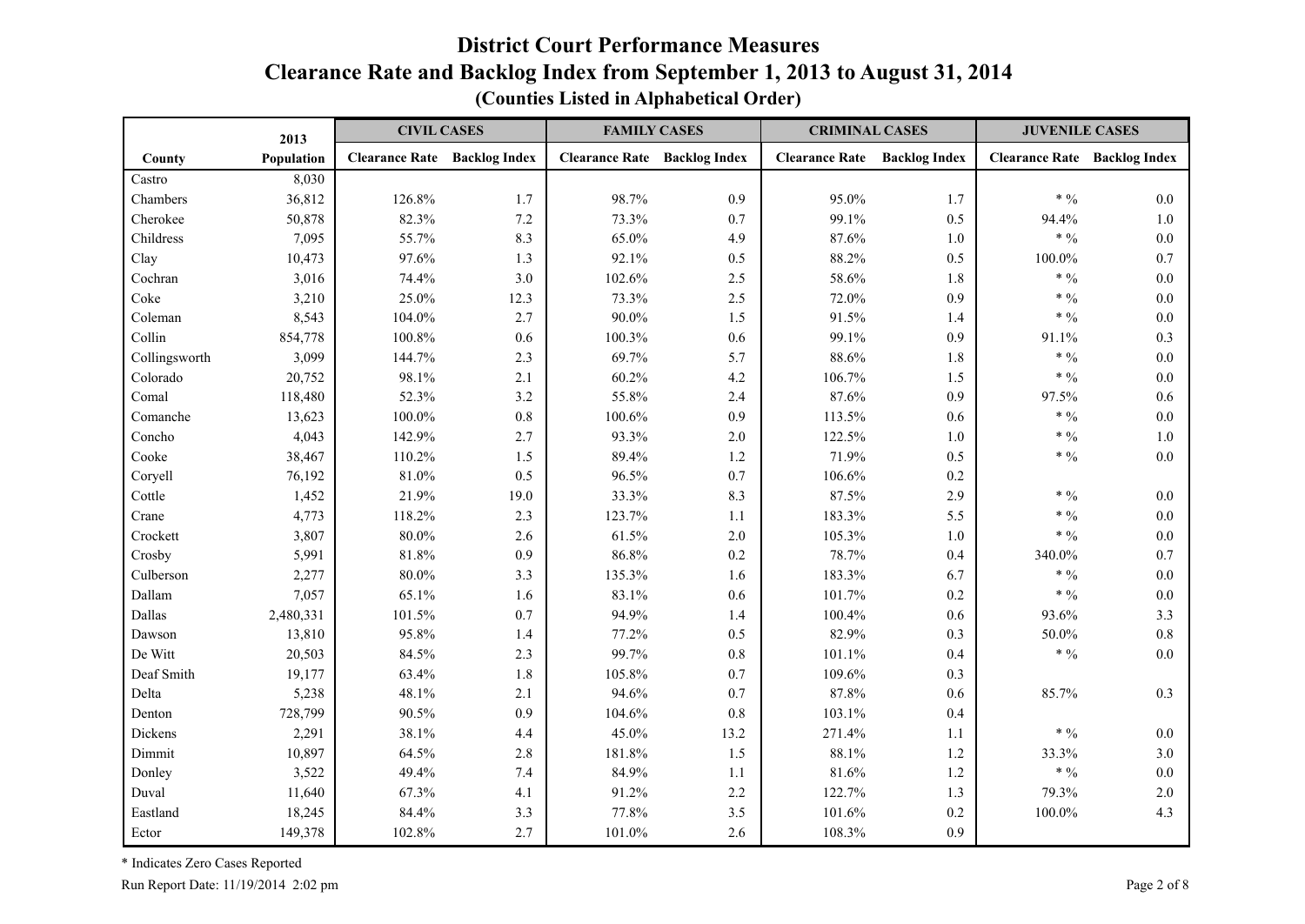|           | 2013       | <b>CIVIL CASES</b>    |                      | <b>FAMILY CASES</b>   |                      | <b>CRIMINAL CASES</b> |                      | <b>JUVENILE CASES</b> |                      |
|-----------|------------|-----------------------|----------------------|-----------------------|----------------------|-----------------------|----------------------|-----------------------|----------------------|
| County    | Population | <b>Clearance Rate</b> | <b>Backlog Index</b> | <b>Clearance Rate</b> | <b>Backlog Index</b> | <b>Clearance Rate</b> | <b>Backlog Index</b> | <b>Clearance Rate</b> | <b>Backlog Index</b> |
| Edwards   | 1,884      | 65.5%                 | 4.4                  | 94.1%                 | 1.4                  | 86.7%                 | 0.5                  | * $\frac{0}{0}$       | 0.0                  |
| El Paso   | 827,718    | 77.2%                 | 4.6                  | 94.8%                 | 0.9                  | 161.3%                | 2.7                  | 96.6%                 | 0.3                  |
| Ellis     | 155,976    | 77.6%                 | 3.2                  | 84.3%                 | 1.1                  | 98.3%                 | 0.4                  | $* 9/0$               | 0.0                  |
| Erath     | 39,658     | 123.8%                | 1.9                  | 103.3%                | 0.9                  | 92.8%                 | 0.5                  | * $\frac{0}{0}$       | 0.0                  |
| Falls     | 17,493     | 53.0%                 | 6.1                  | 39.8%                 | $8.0\,$              | 58.6%                 | 1.7                  | $* 9/0$               | 0.0                  |
| Fannin    | 33,659     | 86.5%                 | 2.8                  | 109.5%                | 1.2                  | 77.4%                 | 0.6                  | * $\frac{0}{0}$       | 0.0                  |
| Fayette   | 24,821     | 134.0%                | 2.2                  | 98.2%                 | 2.0                  | 96.1%                 | 1.2                  | 66.7%                 | 2.3                  |
| Fisher    | 3,856      | 56.4%                 | 4.4                  | 506.3%                | 0.9                  | 86.5%                 | 0.7                  | * $\frac{0}{0}$       | 0.0                  |
| Floyd     | 6,230      | 69.8%                 | 3.6                  | 98.3%                 | 0.9                  | 132.1%                | 0.4                  | 100.0%                | 0.0                  |
| Foard     | 1,277      | 25.9%                 | 26.1                 | 18.2%                 | 26.0                 | 77.8%                 | 4.3                  | $* 9/0$               | 0.0                  |
| Fort Bend | 652,365    | 102.7%                | 1.3                  | 93.4%                 | 0.8                  | 95.7%                 | 0.5                  | $* 9/0$               | 0.0                  |
| Franklin  | 10,660     | 86.4%                 | 1.1                  | 101.2%                | 0.5                  | 113.3%                | 0.5                  | 120.0%                | 0.3                  |
| Freestone | 19,646     | 55.7%                 | 5.2                  | 57.4%                 | 6.1                  | 79.5%                 | 1.9                  | * $\frac{0}{0}$       | 0.0                  |
| Frio      | 18,065     | 62.6%                 | 8.7                  | 107.7%                | 5.2                  | 102.7%                | 0.4                  | $* 9/0$               | 0.0                  |
| Gaines    | 18,921     | 92.6%                 | 1.6                  | 91.3%                 | $0.8\,$              | 125.2%                | 1.5                  | 69.2%                 | 3.1                  |
| Galveston | 306,782    | 117.2%                | 1.2                  | 90.3%                 | 0.5                  | 95.0%                 | 0.5                  | 95.0%                 | 2.5                  |
| Garza     | 6,317      | 109.3%                | 1.1                  | 105.1%                | 0.6                  | 74.6%                 | $1.0\,$              | * $\frac{0}{0}$       | 0.0                  |
| Gillespie | 25,357     | 120.1%                | 2.1                  | 97.1%                 | $2.0$                | 80.9%                 | 1.4                  |                       |                      |
| Glasscock | 1,251      | 91.2%                 | 1.9                  | 125.0%                | 1.2                  | 90.9%                 | $0.0\,$              | $*9/0$                | $0.0\,$              |
| Goliad    | 7,465      | 71.8%                 | 4.9                  | 69.4%                 | 8.5                  | 83.5%                 | 0.8                  | * $\frac{0}{0}$       | $0.0\,$              |
| Gonzales  | 20,312     | 140.6%                | 2.6                  | 84.9%                 | $2.0$                | 99.2%                 | 2.2                  | 150.0%                | 2.8                  |
| Gray      | 23,043     | 92.1%                 | 2.5                  | 94.5%                 | 1.0                  | 94.9%                 | 0.2                  | 91.7%                 | 0.0                  |
| Grayson   | 122,353    | 80.6%                 | 1.8                  | 86.4%                 | 2.2                  | 98.4%                 | 0.5                  | 84.3%                 | 0.4                  |
| Gregg     | 123,024    | 109.7%                | $1.2\,$              | 93.0%                 | 0.8                  | 91.8%                 | 0.9                  |                       |                      |
| Grimes    | 26,859     | 89.5%                 | 2.6                  | 86.4%                 | 1.4                  | 132.8%                | 1.1                  | $* 9/0$               | 0.0                  |
| Guadalupe | 143,183    | 71.4%                 | 1.9                  | 83.7%                 | 1.5                  | 82.0%                 | 0.8                  | 93.4%                 | 0.2                  |
| Hale      | 35,764     | 110.3%                | 1.6                  | 84.5%                 | 2.1                  | 101.8%                | 1.1                  | 94.1%                 | 0.2                  |
| Hall      | 3,239      | 50.8%                 | 1.6                  | 67.9%                 | 2.3                  | 75.0%                 | 0.9                  | $* 9/0$               | 0.0                  |
| Hamilton  | 8,310      | 95.3%                 | 0.9                  | 93.0%                 | 0.6                  | 49.3%                 | 0.8                  | $* 9/0$               | 0.0                  |
| Hansford  | 5,555      | 132.3%                | 2.7                  | $100.0\%$             | 1.0                  | 81.8%                 | 0.6                  | 275.0%                | 0.5                  |
| Hardeman  | 4,016      | 74.6%                 | 7.6                  | 35.7%                 | 13.5                 | 51.4%                 | 3.7                  | $* 9/0$               | 0.0                  |
| Hardin    | 55,417     | 69.9%                 | 3.7                  | 72.6%                 | 2.5                  | 105.9%                | 0.4                  | 186.4%                | 1.0                  |
| Harris    | 4,336,853  | 99.0%                 | 0.9                  | 98.8%                 | 0.6                  | 97.5%                 | 0.3                  | 91.8%                 | 0.2                  |
| Harrison  | 66,886     | 119.0%                | 1.3                  | 97.4%                 | 0.7                  | 103.5%                | 0.7                  |                       |                      |

**(Counties Listed in Alphabetical Order)**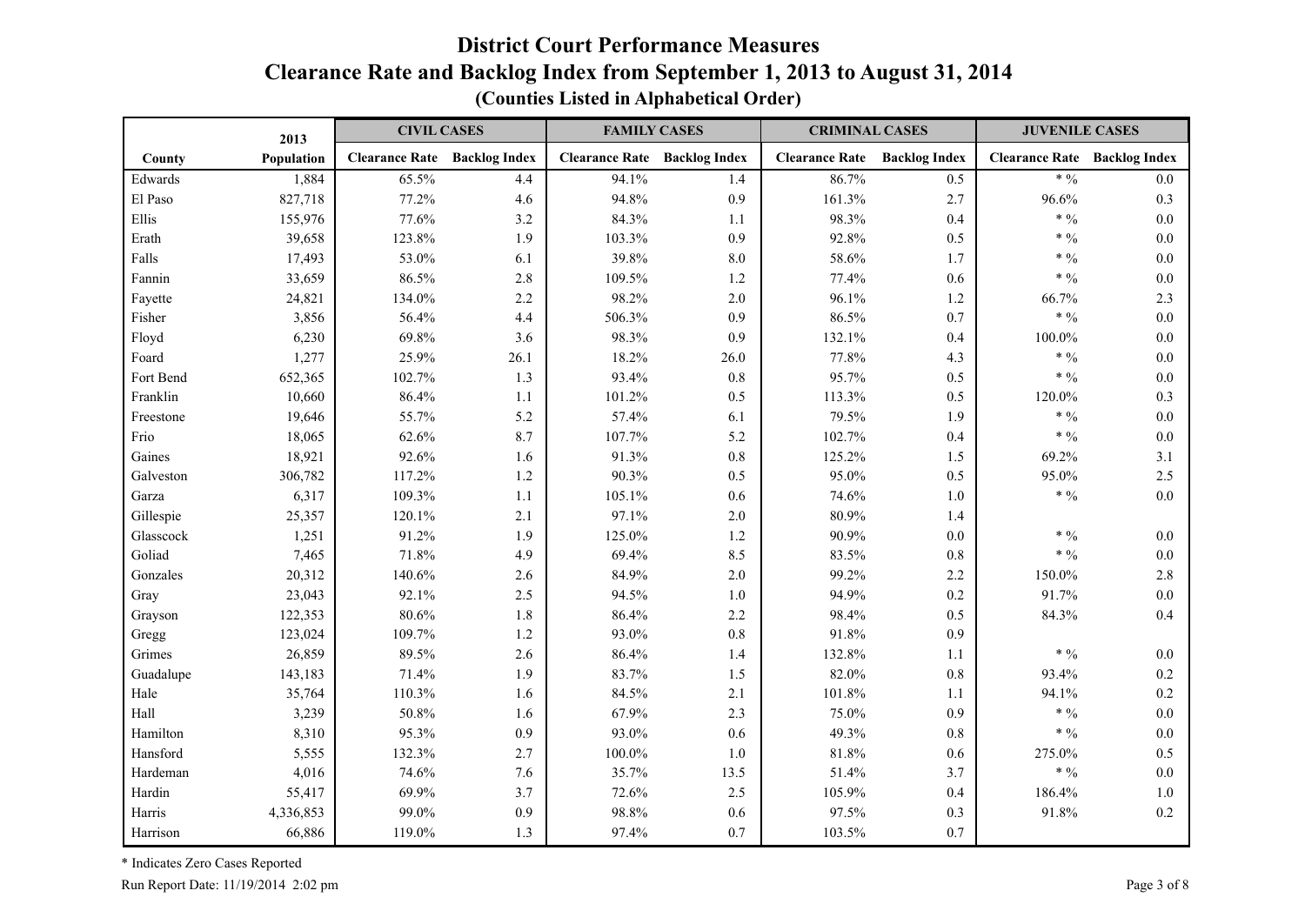|            | 2013       | <b>CIVIL CASES</b>    |                      | <b>FAMILY CASES</b>                 |         | <b>CRIMINAL CASES</b>               |         | <b>JUVENILE CASES</b>               |         |
|------------|------------|-----------------------|----------------------|-------------------------------------|---------|-------------------------------------|---------|-------------------------------------|---------|
| County     | Population | <b>Clearance Rate</b> | <b>Backlog Index</b> | <b>Clearance Rate Backlog Index</b> |         | <b>Clearance Rate</b> Backlog Index |         | <b>Clearance Rate Backlog Index</b> |         |
| Hartley    | 6,100      | 55.6%                 | 9.0                  | 162.5%                              | 3.4     | 82.4%                               | 2.0     | $* 9/0$                             | 0.0     |
| Haskell    | 5,875      | 84.6%                 | 2.4                  | 110.6%                              | 0.7     | 79.1%                               | 1.0     | 85.7%                               | 0.0     |
| Hays       | 176,026    | 97.2%                 | 2.0                  | 86.9%                               | 1.8     | 107.4%                              | 0.6     |                                     |         |
| Hemphill   | 4,158      | 49.2%                 | 3.6                  | 65.2%                               | 5.5     | 125.9%                              | 1.7     | $\ast$ $\%$                         | 0.0     |
| Henderson  | 78,675     | 92.1%                 | 1.4                  | 96.5%                               | 1.3     | 92.8%                               | 0.8     | 227.3%                              | 1.5     |
| Hidalgo    | 815,996    | 51.6%                 | 2.4                  | 76.5%                               | 1.4     | 94.8%                               | 0.9     | 98.9%                               | 0.6     |
| Hill       | 34,823     | 104.3%                | 1.8                  | 105.5%                              | 1.0     | 97.8%                               | $1.0\,$ | 53.8%                               | 1.7     |
| Hockley    | 23,530     | 83.4%                 | 1.8                  | 91.7%                               | $0.8\,$ | 92.6%                               | 0.6     | * $\frac{0}{0}$                     | $0.0\,$ |
| Hood       | 52,905     | 98.6%                 | 0.9                  | 88.3%                               | 0.6     | 98.6%                               | $0.2\,$ | 50.0%                               | 0.7     |
| Hopkins    | 35,565     | 85.3%                 | 0.9                  | 90.4%                               | 1.0     | 104.8%                              | 0.4     | 111.8%                              | 0.4     |
| Houston    | 22,911     | 85.6%                 | 2.5                  | 120.9%                              | 1.1     | 106.3%                              | 0.3     | 100.0%                              | 0.0     |
| Howard     | 36,147     | 93.8%                 | 1.2                  | 109.4%                              | 1.0     | 116.3%                              | 0.3     |                                     |         |
| Hudspeth   | 3,318      | 77.4%                 | 47.5                 | 66.7%                               | 21.5    | 133.7%                              | 3.7     | $* 9/0$                             | 0.0     |
| Hunt       | 87,048     | 82.1%                 | 0.8                  | 78.3%                               | 0.6     | 102.3%                              | 0.3     | $* 9/0$                             | 0.0     |
| Hutchinson | 21,819     | 188.3%                | 2.3                  | 34.2%                               | 8.3     | 77.5%                               | 2.0     | $\ast$ $\,9\!/\!{}_0$               | 0.0     |
| Irion      | 1,612      | 53.8%                 | 1.7                  | 36.4%                               | 1.8     | 225.0%                              | 0.8     | * $\frac{0}{0}$                     | 0.0     |
| Jack       | 8,957      | 97.6%                 | 4.5                  | 106.6%                              | $0.8\,$ | 86.0%                               | $0.8\,$ | 75.0%                               | 1.3     |
| Jackson    | 14,591     | 141.1%                | 2.1                  | 107.9%                              | 0.9     | 113.5%                              | 0.7     | $* 9/0$                             | 0.0     |
| Jasper     | 35,649     | 76.9%                 | 2.2                  | 65.9%                               | 1.8     | 71.1%                               | 1.8     | 96.8%                               | 0.0     |
| Jeff Davis | 2,253      | 107.7%                | 3.9                  | 122.2%                              | 1.5     | 227.3%                              | $1.0\,$ | $* 9/0$                             | 0.0     |
| Jefferson  | 252,358    | 89.9%                 | 2.3                  | 101.7%                              | 0.4     | 103.1%                              | 0.5     | 94.4%                               | 0.2     |
| Jim Hogg   | 5,245      | 39.1%                 | 11.0                 | 41.8%                               | 6.9     | 188.9%                              | 2.3     | * $\frac{0}{0}$                     | 0.0     |
| Jim Wells  | 41,680     | 111.7%                | 2.4                  | 107.2%                              | $1.0$   | 131.9%                              | 1.9     |                                     |         |
| Johnson    | 154,707    | 94.0%                 | $1.2$                | 107.2%                              | $0.8\,$ | 112.2%                              | 0.2     | $* 0/0$                             | 0.0     |
| Jones      | 19,859     | 95.4%                 | 2.3                  | 95.2%                               | 1.4     | 102.7%                              | $1.0\,$ | $\ast$ $\,9\!/\!$                   | 0.0     |
| Karnes     | 15,081     | 36.4%                 | 6.6                  | 36.4%                               | 6.0     | 93.1%                               | 1.8     | $* 9/0$                             | 0.0     |
| Kaufman    | 108,568    | 92.5%                 | 1.9                  | 111.0%                              | 1.5     | 95.1%                               | 1.0     |                                     |         |
| Kendall    | 37,766     | 82.0%                 | 2.1                  | 72.0%                               | 1.3     | 85.2%                               | 0.9     |                                     |         |
| Kenedy     | 412        | 623.5%                | 1.8                  | 200.0%                              | 4.5     | 115.4%                              | 5.2     | $*9/0$                              | 0.0     |
| Kent       | 807        | 100.0%                | 19.8                 | 28.6%                               | 12.0    | 40.0%                               | 7.0     | * $\frac{0}{0}$                     | 0.0     |
| Kerr       | 49,953     | 84.9%                 | 1.5                  | 99.8%                               | 1.6     | 90.8%                               | 0.9     | $\ast$ $\%$                         | 0.0     |
| Kimble     | 4,481      | 81.8%                 | 2.7                  | 72.4%                               | 1.0     | 96.1%                               | 0.6     | 200.0%                              | 0.5     |
| King       | 285        | $* 9/0$               | 0.0                  | $100.0\%$                           | $0.0\,$ | $* 9/0$                             | 4.0     | $*9/0$                              | 0.0     |
| Kinney     | 3,586      | 64.5%                 | 3.8                  | 138.1%                              | 2.2     | 131.4%                              | $1.0\,$ | 66.7%                               | 0.0     |

**(Counties Listed in Alphabetical Order)**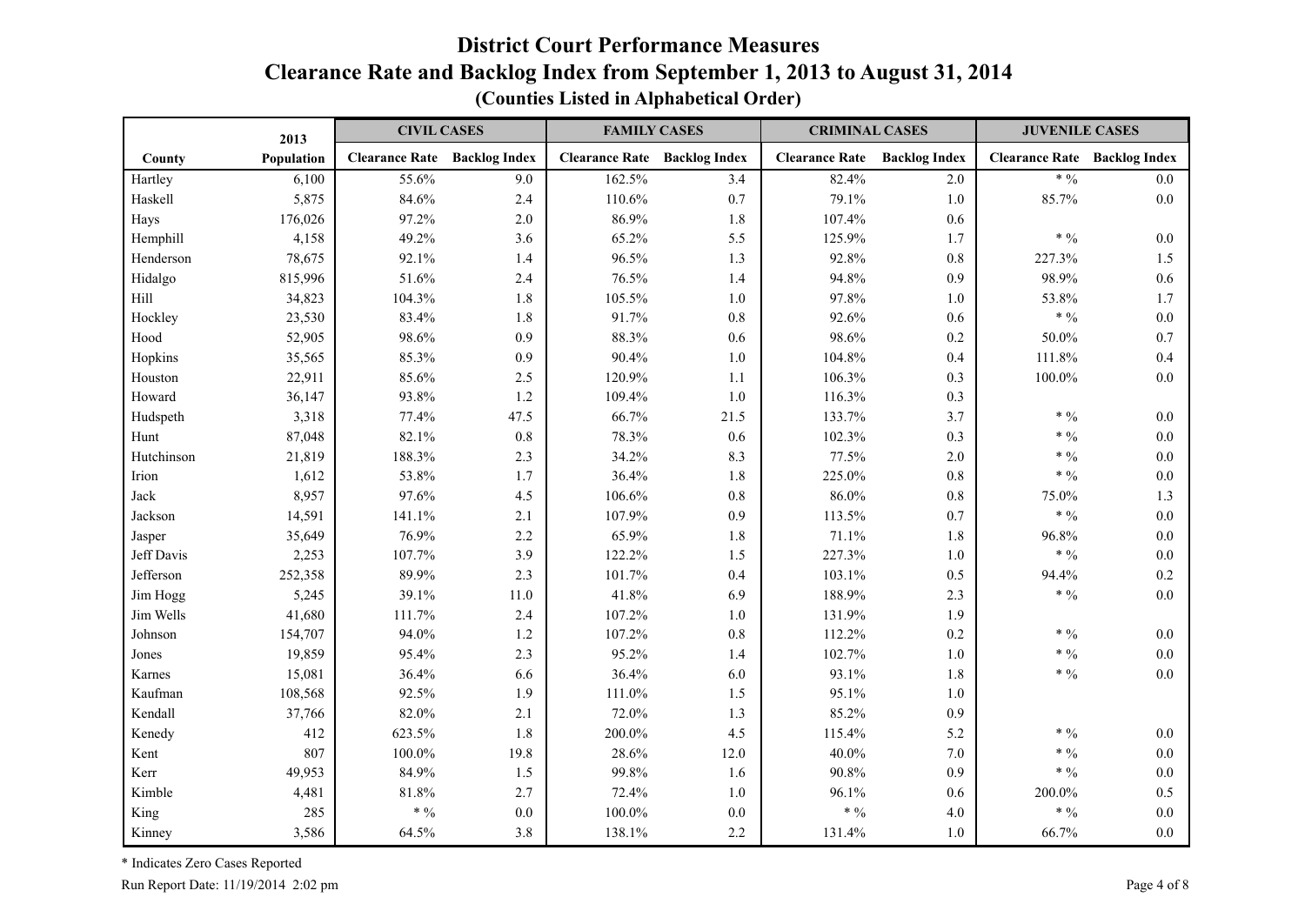|            | 2013       | <b>CIVIL CASES</b>    |                      | <b>FAMILY CASES</b>   |                      | <b>CRIMINAL CASES</b> |                      | <b>JUVENILE CASES</b> |                      |
|------------|------------|-----------------------|----------------------|-----------------------|----------------------|-----------------------|----------------------|-----------------------|----------------------|
| County     | Population | <b>Clearance Rate</b> | <b>Backlog Index</b> | <b>Clearance Rate</b> | <b>Backlog Index</b> | <b>Clearance Rate</b> | <b>Backlog Index</b> | <b>Clearance Rate</b> | <b>Backlog Index</b> |
| Kleberg    | 32,101     | 101.8%                | 1.1                  | 104.0%                | 0.4                  | 105.9%                | 0.3                  | * $\frac{0}{0}$       | 0.0                  |
| Knox       | 3,767      | 116.7%                | 6.2                  | 48.6%                 | 8.8                  | 62.5%                 | 1.7                  | $* 9/0$               | 0.0                  |
| La Salle   | 7,369      | 82.4%                 | 2.6                  | 111.4%                | 3.3                  | 134.6%                | 3.0                  | * $\frac{0}{0}$       | 0.0                  |
| Lamar      | 49,426     | 145.7%                | 1.2                  | 99.7%                 | 0.5                  | 102.1%                | 0.3                  | * $\frac{0}{0}$       | 0.0                  |
| Lamb       | 13,775     | 56.3%                 | 2.3                  | 66.1%                 | 0.4                  | 41.2%                 | 4.1                  |                       |                      |
| Lampasas   | 20,222     | 93.8%                 | 1.4                  | 108.1%                | 0.8                  | 95.0%                 | 0.7                  | 88.9%                 | 0.4                  |
| Lavaca     | 19,581     | 126.3%                | 1.5                  | 95.7%                 | 0.6                  | 71.1%                 | 0.5                  | 57.1%                 | 0.5                  |
| Lee        | 16,628     | 84.5%                 | 3.1                  | 109.1%                | 0.8                  | 112.0%                | 0.9                  | 42.9%                 | 17.6                 |
| Leon       | 16,742     | 114.6%                | 2.2                  | 82.0%                 | 1.3                  | 79.4%                 | 1.4                  | $* 9/0$               | 0.0                  |
| Liberty    | 76,907     | 41.7%                 | 6.5                  | 96.5%                 | 1.7                  | 94.1%                 | 0.4                  | $* 9/0$               | 0.0                  |
| Limestone  | 23,326     | 96.9%                 | 2.1                  | 94.7%                 | 1.4                  | 95.9%                 | 0.3                  | 80.0%                 | 0.3                  |
| Lipscomb   | 3,485      | 44.4%                 | 4.1                  | 96.9%                 | 1.2                  | 118.2%                | 0.6                  | $* 9/0$               | 0.0                  |
| Live Oak   | 11,867     | 105.6%                | $1.2\,$              | 79.7%                 | 0.6                  | 83.3%                 | 0.1                  | 125.0%                | 0.2                  |
| Llano      | 19,444     | 89.6%                 | 1.1                  | 83.3%                 | 1.5                  | 77.9%                 | 0.6                  | 66.7%                 | 3.8                  |
| Loving     | 95         | 42.9%                 | 1.3                  | $* 9/0$               | 0.0                  | $\ast$ $\%$           | 0.0                  | $* 9/0$               | 0.0                  |
| Lubbock    | 289,324    | 105.2%                | 0.9                  | 104.4%                | 0.4                  | 102.9%                | 0.3                  | 81.3%                 | 0.4                  |
| Lynn       | 5,723      | 82.1%                 | 1.9                  | 87.9%                 | 0.7                  | 90.0%                 | 0.6                  | 100.0%                | 0.8                  |
| Madison    | 13,781     | 91.1%                 | 2.5                  | 87.7%                 | 1.9                  | 112.2%                | 0.7                  | * $\frac{0}{0}$       | $0.0\,$              |
| Marion     | 10,235     | 75.2%                 | 4.7                  | 79.5%                 | $2.0$                | 96.4%                 | 0.3                  | 75.0%                 | $0.0\,$              |
| Martin     | 5,312      | 98.4%                 | 1.5                  | 84.6%                 | 1.1                  | 93.3%                 | 1.2                  | * $\frac{0}{0}$       | 0.0                  |
| Mason      | 4,128      | 81.8%                 | 0.9                  | 71.4%                 | 0.7                  | $100.0\%$             | 0.2                  | $*9/0$                | 1.0                  |
| Matagorda  | 36,592     | 115.2%                | 2.3                  | 78.7%                 | 1.3                  | 104.3%                | 0.3                  | 103.3%                | 0.4                  |
| Maverick   | 55,932     |                       |                      |                       |                      |                       |                      |                       |                      |
| McCulloch  | 8,330      | 71.8%                 | 1.3                  | 76.9%                 | 0.7                  | 84.3%                 | 0.7                  | 116.7%                | 0.9                  |
| McLennan   | 241,481    | 90.4%                 | 1.5                  | 95.4%                 | 1.2                  | 88.9%                 | 0.7                  | 96.1%                 | 0.1                  |
| McMullen   | 764        | 119.3%                | $0.8\,$              | 183.3%                | 1.1                  | 117.4%                | 0.9                  | * $\frac{0}{0}$       | 0.0                  |
| Medina     | 47,399     | 68.3%                 | 1.7                  | 98.4%                 | 1.9                  | 101.5%                | 0.5                  |                       |                      |
| Menard     | 2,148      | 84.6%                 | 9.0                  | $50.0\%$              | 23.8                 | 78.7%                 | 1.3                  | * $\frac{0}{0}$       | 0.0                  |
| Midland    | 151,468    | 94.5%                 | 0.8                  | 98.6%                 | 0.9                  | 101.5%                | 0.2                  | 100.0%                | 0.0                  |
| Milam      | 24,167     | 112.7%                | 1.1                  | 86.7%                 | 0.8                  | 95.5%                 | 0.3                  | 80.8%                 | 0.2                  |
| Mills      | 4,907      | 78.3%                 | 1.2                  | 79.8%                 | 0.6                  | 60.4%                 | 0.5                  | * $\frac{0}{0}$       | 0.0                  |
| Mitchell   | 9,402      | 60.3%                 | 7.5                  | 59.6%                 | 1.3                  | 76.9%                 | $1.0$                | $* 9/0$               | 0.0                  |
| Montague   | 19,503     | 132.4%                | 1.7                  | 95.3%                 | 1.1                  | 91.5%                 | 0.4                  | 166.7%                | 2.6                  |
| Montgomery | 499,137    | 102.8%                | 0.9                  | 89.1%                 | 0.7                  | 87.6%                 | 0.4                  | 96.2%                 | 4.3                  |

**(Counties Listed in Alphabetical Order)**

\* Indicates Zero Cases Reported

Run Report Date: 11/19/2014 2:02 pm Page 5 of 8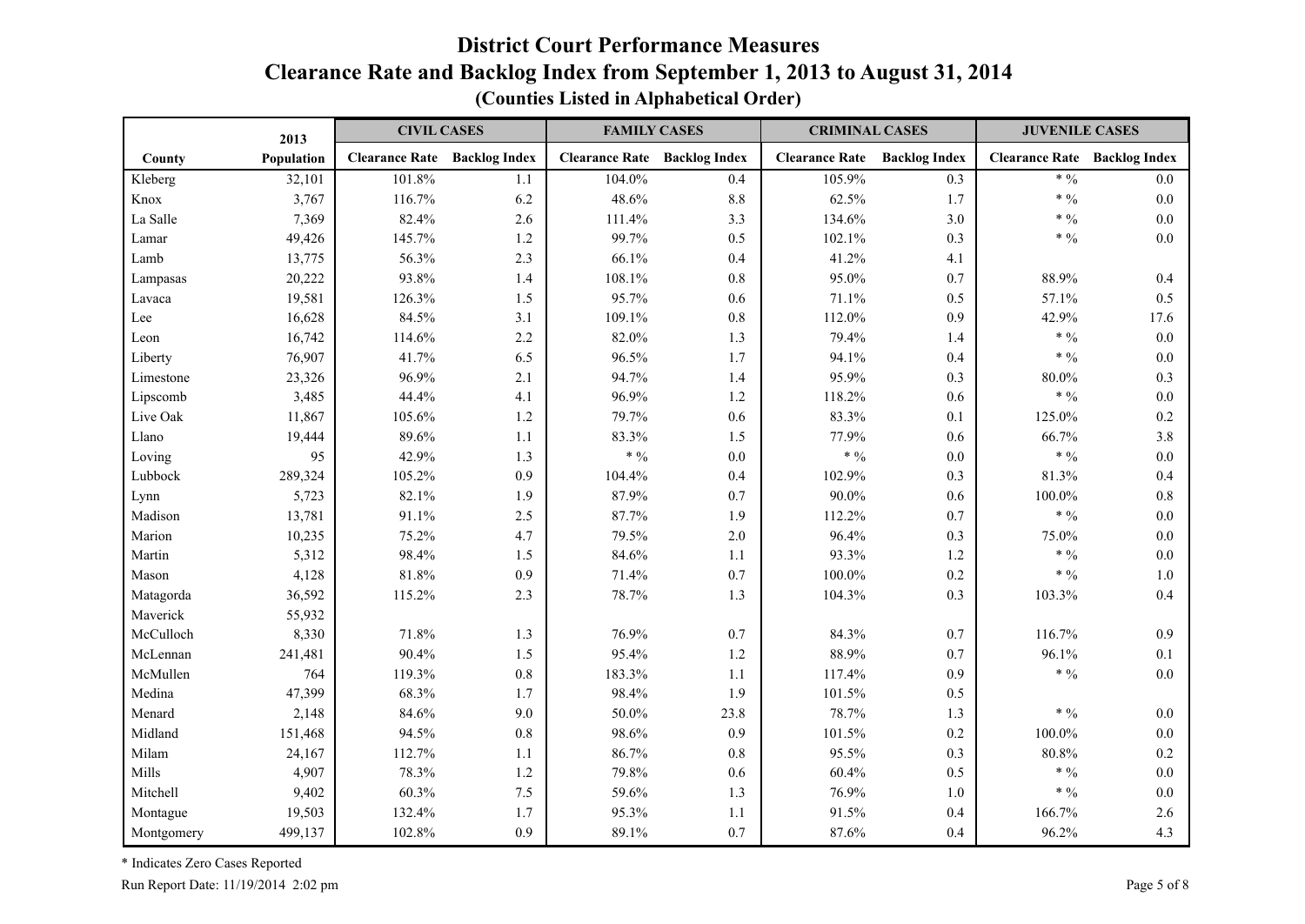|               | 2013       | <b>CIVIL CASES</b>    |                      | <b>FAMILY CASES</b>   |                      | <b>CRIMINAL CASES</b> |                      | <b>JUVENILE CASES</b>               |         |
|---------------|------------|-----------------------|----------------------|-----------------------|----------------------|-----------------------|----------------------|-------------------------------------|---------|
| County        | Population | <b>Clearance Rate</b> | <b>Backlog Index</b> | <b>Clearance Rate</b> | <b>Backlog Index</b> | <b>Clearance Rate</b> | <b>Backlog Index</b> | <b>Clearance Rate Backlog Index</b> |         |
| Moore         | 22,141     | 66.8%                 | 1.2                  | 300.0%                | 0.7                  | 94.9%                 | $0.2\,$              | $* 9/0$                             | 0.0     |
| Morris        | 12,834     | 138.4%                | 3.0                  | 98.7%                 | 0.8                  | 89.6%                 | 0.7                  | * $\frac{0}{0}$                     | 0.0     |
| Motley        | 1,196      | $\ast$ $\%$           | 1.5                  | 166.7%                | 1.4                  | 200.0%                | $1.0\,$              | $\ast$ $\,9\!/\!{}_0$               | 0.0     |
| Nacogdoches   | 65,330     | 87.8%                 | 2.0                  | 97.6%                 | 1.2                  | 91.7%                 | 0.7                  | 115.1%                              | 1.2     |
| Navarro       | 48,038     | 83.5%                 | 2.4                  | 105.2%                | 2.2                  | 102.9%                | 1.1                  | 83.3%                               | 1.7     |
| Newton        | 14,140     | 77.9%                 | 2.9                  | 76.3%                 | 1.0                  | 101.8%                | 0.9                  | $* 9/0$                             | 0.0     |
| Nolan         | 15,037     | 55.6%                 | 4.7                  | 50.0%                 | 4.1                  | 91.8%                 | 0.3                  |                                     |         |
| Nueces        | 352,107    | 93.0%                 | 1.4                  | 77.0%                 | 0.9                  | 94.7%                 | 0.4                  |                                     |         |
| Ochiltree     | 10,806     | 111.7%                | 2.4                  | 112.4%                | 1.6                  | 83.3%                 | 0.7                  | $* 9/0$                             | 0.0     |
| Oldham        | 2,102      | 65.7%                 | 2.8                  | 68.2%                 | 1.5                  | 99.0%                 | $1.2\,$              | $* 9/0$                             | 0.0     |
| Orange        | 82,957     | 118.6%                | 2.8                  | 103.5%                | 0.7                  | 105.7%                | $0.2\,$              | $* 9/0$                             | 0.0     |
| Palo Pinto    | 27,889     | 95.9%                 | 1.0                  | 106.8%                | 0.7                  | 91.1%                 | 0.4                  | $* 9/0$                             | 0.0     |
| Panola        | 23,870     | 48.3%                 | 5.0                  | 78.9%                 | 2.3                  | 102.2%                | 2.0                  |                                     |         |
| Parker        | 121,418    | 99.3%                 | $0.8\,$              | 102.1%                | 0.7                  | 94.8%                 | 0.3                  | 111.4%                              | 0.3     |
| Parmer        | 9,965      | 80.0%                 | 0.6                  | 112.8%                | 0.6                  | 88.9%                 | 0.3                  | * $\frac{0}{0}$                     | 0.0     |
| Pecos         | 15,697     | 108.8%                | 2.9                  | 82.1%                 | $2.0$                | 92.3%                 | 0.6                  | $\ast$ $\,9\!/\!{}_0$               | $0.0\,$ |
| Polk          | 45,790     | 81.5%                 | 2.7                  | 95.7%                 | 4.4                  | 95.8%                 | 0.5                  | $* 9/0$                             | 0.0     |
| Potter        | 121,661    | 87.0%                 | 1.4                  | 109.7%                | 0.6                  | 100.8%                | 0.3                  | $* 9/0$                             | 0.0     |
| Presidio      | 7,201      | 70.2%                 | 4.4                  | 93.8%                 | 0.6                  | 127.6%                | 1.5                  |                                     |         |
| Rains         | 11,065     | 102.4%                | 1.4                  | 101.0%                | 0.5                  | 102.2%                | 0.2                  | 75.0%                               | 0.0     |
| Randall       | 126,474    | 99.4%                 | 1.1                  | 117.9%                | 0.6                  | 102.1%                | 0.5                  |                                     |         |
| Reagan        | 3,601      | 89.7%                 | 1.9                  | 75.0%                 | 1.1                  | 119.4%                | 0.2                  | * $\frac{0}{0}$                     | 0.0     |
| Real          | 3,350      | 47.9%                 | 1.5                  | 128.6%                | 1.3                  | 96.3%                 | $1.0\,$              | $\ast$ $\,9\!/\!{}_0$               | 0.0     |
| Red River     | 12,470     | 98.0%                 | 2.1                  | 85.7%                 | 0.7                  | 84.9%                 | 0.3                  | 81.8%                               | 1.6     |
| Reeves        | 13,965     | 86.1%                 | 0.5                  | 102.0%                | 0.3                  | 100.9%                | 0.1                  | * $\frac{0}{0}$                     | 0.0     |
| Refugio       | 7,305      | 136.0%                | 2.2                  | 99.2%                 | 0.5                  | 93.2%                 | 0.3                  |                                     |         |
| Roberts       | 831        | 66.7%                 | 2.9                  | 150.0%                | 1.7                  | 160.0%                | 1.1                  | * $\frac{0}{0}$                     | 0.0     |
| Robertson     | 16,486     | 91.8%                 | 1.9                  | 105.4%                | 0.9                  | 107.1%                | 0.3                  | 122.2%                              | 0.2     |
| Rockwall      | 85,245     | 103.4%                | 0.6                  | 102.0%                | 0.6                  | 95.9%                 | $0.2\,$              |                                     |         |
| Runnels       | 10,309     | 75.0%                 | 1.6                  | 89.7%                 | 1.0                  | 115.4%                | 0.3                  | 166.7%                              | 0.4     |
| Rusk          | 53,622     | 101.4%                | 1.7                  | $* 0/0$               | $0.0\,$              | 105.0%                | 0.4                  | $\ast$ $\%$                         | $0.0\,$ |
| Sabine        | 10,361     | 139.0%                | 2.7                  | 92.2%                 | 1.9                  | 100.7%                | 0.9                  | 200.0%                              | 0.5     |
| San Augustine | 8,769      | 88.2%                 | 8.5                  | 88.5%                 | 8.1                  | 95.4%                 | $2.5\,$              | $* 0/0$                             | 0.0     |
| San Jacinto   | 26,856     | 114.9%                | 5.0                  | 108.6%                | 2.7                  | 85.4%                 | 1.6                  | $*9/0$                              | 0.0     |

**(Counties Listed in Alphabetical Order)**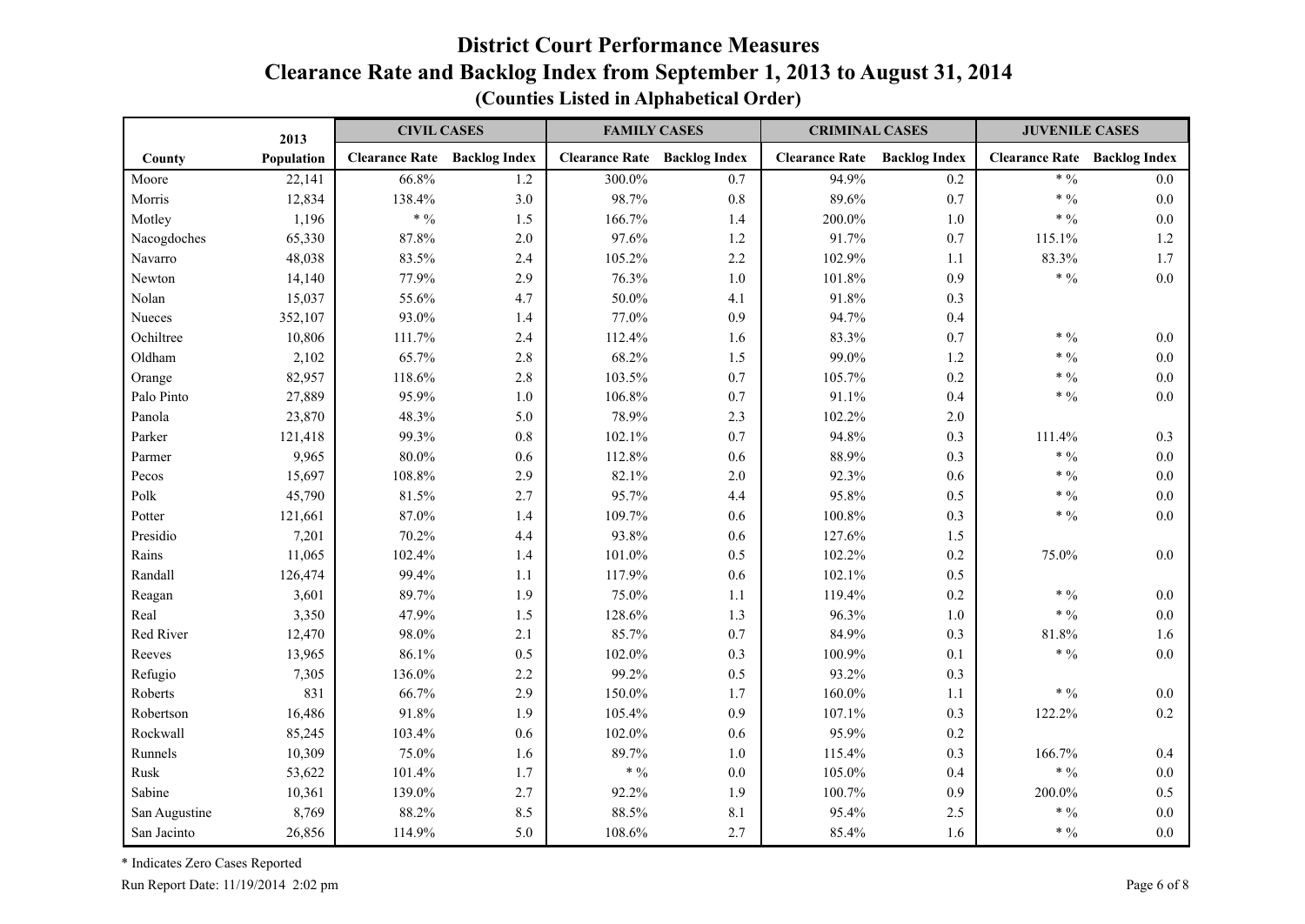|              | 2013       | <b>CIVIL CASES</b>    |                      | <b>FAMILY CASES</b>   |                      | <b>CRIMINAL CASES</b>               |         | <b>JUVENILE CASES</b>               |         |
|--------------|------------|-----------------------|----------------------|-----------------------|----------------------|-------------------------------------|---------|-------------------------------------|---------|
| County       | Population | <b>Clearance Rate</b> | <b>Backlog Index</b> | <b>Clearance Rate</b> | <b>Backlog Index</b> | <b>Clearance Rate</b> Backlog Index |         | <b>Clearance Rate Backlog Index</b> |         |
| San Patricio | 66,137     | 89.8%                 | 2.1                  | 91.3%                 | 0.9                  | 96.2%                               | 0.5     | 98.5%                               | 0.4     |
| San Saba     | 6,012      | 86.0%                 | 2.0                  | 50.0%                 | 0.9                  | $100.0\%$                           | 0.5     | * $\frac{0}{0}$                     | 4.0     |
| Schleicher   | 3,206      | 133.3%                | 2.4                  | 61.0%                 | 1.4                  | 127.8%                              | 0.6     | $* 9/0$                             | 0.0     |
| Scurry       | 17,302     | 63.2%                 | 5.8                  | 91.4%                 | 1.2                  | 92.7%                               | $0.6\,$ | 88.9%                               | 0.3     |
| Shackelford  | 3,375      | 78.2%                 | 4.1                  | 113.5%                | 1.1                  | 79.3%                               | 1.1     |                                     |         |
| Shelby       | 25,792     | 110.4%                | 2.2                  | 88.9%                 | 1.4                  | 102.0%                              | $1.0\,$ | * $\frac{0}{0}$                     | 0.0     |
| Sherman      | 3,093      | 47.7%                 | 1.5                  | 65.7%                 | 0.6                  | 50.0%                               | 2.3     | * $\frac{0}{0}$                     | 0.0     |
| Smith        | 216,080    | 110.6%                | 0.9                  | 93.7%                 | $0.8\,$              | 98.5%                               | 0.3     | $* 0/0$                             | 0.0     |
| Somervell    | 8,658      | 54.1%                 | 1.9                  | 100.0%                | 0.6                  | 88.8%                               | 0.4     | * $\frac{0}{0}$                     | 0.0     |
| <b>Starr</b> | 61,963     | 85.7%                 | 2.4                  | 90.7%                 | 5.4                  | 106.1%                              | 1.7     | $* 9/0$                             | 0.0     |
| Stephens     | 9,247      | 83.6%                 | 2.6                  | 110.8%                | 0.9                  | 98.2%                               | 1.6     | 95.2%                               | 0.0     |
| Sterling     | 1,219      | 111.8%                | 0.9                  | 70.6%                 | 1.0                  | 77.5%                               | 0.5     | * $\frac{0}{0}$                     | 0.0     |
| Stonewall    | 1,432      | 86.7%                 | 4.2                  | 214.3%                | 1.9                  | 61.5%                               | 0.6     | $* 9/0$                             | 0.0     |
| Sutton       | 4,006      | 107.1%                | 2.1                  | 93.2%                 | 0.8                  | 141.0%                              | 0.2     | $* 9/0$                             | 0.0     |
| Swisher      | 7,763      | 250.0%                | 2.4                  | 80.3%                 | 0.9                  | 103.9%                              | 0.9     | $\ast$ $\%$                         | 0.0     |
| Tarrant      | 1,911,541  | 101.6%                | $1.2$                | 100.5%                | 0.5                  | 98.0%                               | $0.2\,$ | 96.4%                               | 0.1     |
| Taylor       | 134,117    | 104.8%                | $1.0\,$              | 86.8%                 | $0.8\,$              | 102.0%                              | 0.4     | 95.6%                               | 0.3     |
| Terrell      | 903        | 50.0%                 | 7.5                  | 120.0%                | 2.0                  | 242.9%                              | 1.1     | 100.0%                              | 0.0     |
| Terry        | 12,743     | 76.2%                 | 1.1                  | 106.8%                | 0.5                  | 103.6%                              | $0.2\,$ | 126.1%                              | 0.6     |
| Throckmorton | 1,600      | 21.4%                 | 26.7                 | $* 9/0$               | $0.0\,$              | $\ast$ $\,9\!/\!$                   | $0.0\,$ | * $\frac{0}{0}$                     | $0.0\,$ |
| Titus        | 32,581     | 81.8%                 | 4.2                  | 95.1%                 | 0.7                  | 134.2%                              | 0.7     | 75.0%                               | 1.7     |
| Tom Green    | 114,954    | 82.6%                 | $1.0\,$              | 81.3%                 | 0.7                  | 102.6%                              | 0.3     | 92.2%                               | 0.3     |
| Travis       | 1,120,954  | 93.3%                 | 2.7                  | 99.9%                 | 0.8                  | 90.9%                               | 0.3     | 90.4%                               | 0.7     |
| Trinity      | 14,393     | 50.7%                 | 8.5                  | 74.0%                 | 5.1                  | 92.3%                               | 1.1     | 66.7%                               | 9.0     |
| Tyler        | 21,464     | 64.3%                 | 3.9                  | 99.5%                 | 1.2                  | 91.7%                               | $1.0\,$ | 200.0%                              | 1.5     |
| Upshur       | 39,884     | 137.4%                | 1.7                  | 104.7%                | 0.7                  | 96.8%                               | 0.4     | 81.8%                               | 1.7     |
| Upton        | 3,372      | 29.4%                 | 10.5                 | 121.4%                | 2.2                  | 43.6%                               | 2.9     | $* 9/0$                             | 0.0     |
| Uvalde       | 26,926     | 88.7%                 | 0.6                  | 151.2%                | 0.2                  | 135.8%                              | 0.9     | $* 9/0$                             | 0.0     |
| Val Verde    | 48,623     | 109.9%                | 3.6                  | 87.2%                 | 1.5                  | 137.8%                              | 2.1     |                                     |         |
| Van Zandt    | 52,481     | 76.2%                 | 2.0                  | 96.0%                 | 0.9                  | 89.9%                               | 0.6     | $* 9/0$                             | 0.0     |
| Victoria     | 90,028     | 98.8%                 | 1.6                  | 96.4%                 | 0.5                  | 91.2%                               | 0.3     | $\ast$ $\%$                         | 0.0     |
| Walker       | 68,817     | 90.0%                 | 1.7                  | 103.0%                | 1.1                  | 93.2%                               | 0.9     |                                     |         |
| Waller       | 45,213     | 56.4%                 | 3.7                  | * $\frac{0}{0}$       | $0.0\,$              | 102.0%                              | 1.5     |                                     |         |
| Ward         | 11,244     | 96.8%                 | 0.3                  | 109.5%                | 0.3                  | 100.7%                              | 0.1     | * $\frac{0}{0}$                     | 0.0     |

#### **(Counties Listed in Alphabetical Order)**